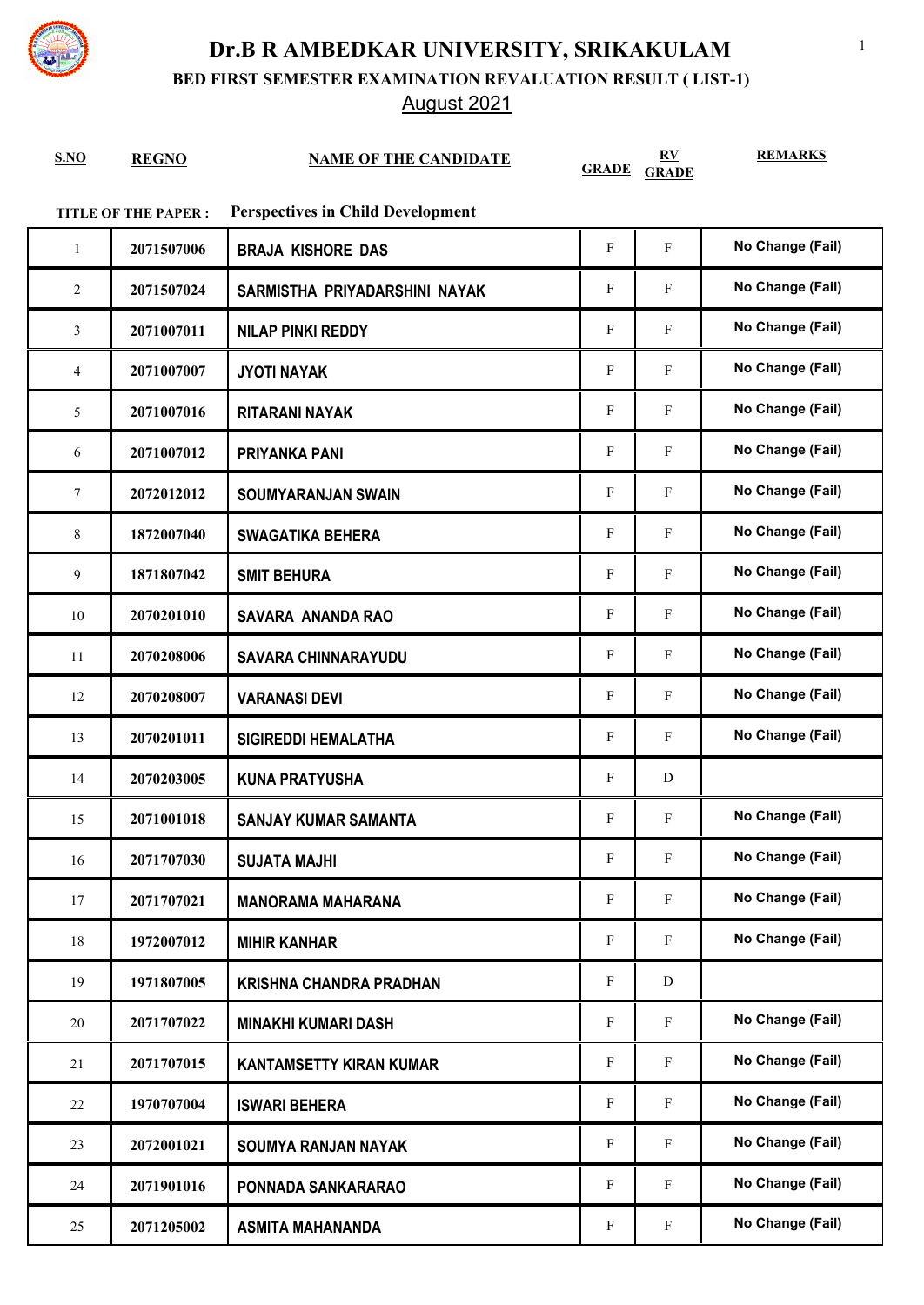

**BED FIRST SEMESTER EXAMINATION REVALUATION RESULT ( LIST-1)**

### August 2021

| S.NO           | <b>REGNO</b>               | <b>NAME OF THE CANDIDATE</b>             | <b>GRADE</b>              | $\mathbf{R} \mathbf{V}$<br><b>GRADE</b> | <b>REMARKS</b>   |
|----------------|----------------------------|------------------------------------------|---------------------------|-----------------------------------------|------------------|
|                | <b>TITLE OF THE PAPER:</b> | <b>Perspectives in Child Development</b> |                           |                                         |                  |
| 26             | 2071301009                 | <b>KOVVADA YAMINI</b>                    | $\mathbf F$               | ${\bf D}$                               |                  |
| 27             | 1971807001                 | <b>CHHABI RANI DASH</b>                  | $\boldsymbol{\mathrm{F}}$ | F                                       | No Change (Fail) |
| 28             | 1971807003                 | <b>DIPONI MONDAL</b>                     | F                         | F                                       | No Change (Fail) |
|                | <b>TITLE OF THE PAPER:</b> | <b>BIOLOGICAL SCIENCE</b>                |                           |                                         |                  |
| $\mathbf{1}$   | 2071505018                 | <b>SUNIL KUMAR SAHOO</b>                 | $\mathbf F$               | F                                       | No Change (Fail) |
| $\overline{2}$ | 2071505007                 | <b>MINAKSHI NAYAK</b>                    | F                         | E                                       |                  |
| 3              | 2071011002                 | <b>SARAVAKOTA SOWMYA</b>                 | F                         | D                                       |                  |
| 4              | 2071505008                 | <b>MITANJALI KANHAR</b>                  | F                         | F                                       | No Change (Fail) |
| 5              | 2072011007                 | <b>MAMATA DAS</b>                        | F                         | F                                       | No Change (Fail) |
| 6              | 2070905007                 | <b>NETHADA SWATHI</b>                    | F                         | $\mathbf{F}$                            | No Change (Fail) |
| 7              | 2070905008                 | <b>SINGURU DIVYA BHARATHI</b>            | F                         | $\mathbf F$                             | No Change (Fail) |
| 8              | 2071205002                 | <b>ASMITA MAHANANDA</b>                  | $\mathbf F$               | F                                       | No Change (Fail) |
| 9              | 1871805012                 | <b>SURYAMANI NAYAK</b>                   | F                         | $\mathbf F$                             | No Change (Fail) |
| 10             | 1671705001                 | <b>HARAPRIYA JENA</b>                    | F                         | F                                       | No Change (Fail) |
|                | <b>TITLE OF THE PAPER:</b> | <b>TELUGU</b>                            |                           |                                         |                  |
| $\mathbf{1}$   | 2070608002                 | <b>JANNI JAYASRI</b>                     | F                         | D                                       |                  |
| $\sqrt{2}$     | 2071507015                 | <b>LIPSA PRADHAN</b>                     | F                         | $\mathbf{F}$                            | No Change (Fail) |
| 3              | 2071005006                 | <b>PANGA PAVITRA</b>                     | $\mathbf{F}$              | Ε                                       |                  |
| $\overline{4}$ | 2071003005                 | <b>SABBI KAVYA</b>                       | F                         | $\mathbf{F}$                            | No Change (Fail) |
| 5              | 2071007002                 | <b>ESWARA RAO PULI</b>                   | F                         | F                                       | No Change (Fail) |
| 6              | 2071007001                 | <b>BALIVADA MURALI</b>                   | F                         | F                                       | No Change (Fail) |
| $\tau$         | 2072007004                 | <b>BANDANA PANDA</b>                     | $\mathbf{F}$              | Ε                                       |                  |
| 8              | 2071503002                 | <b>KARUNA PADHI</b>                      | F                         | $\mathbf{F}$                            | No Change (Fail) |
| 9              | 2070407008                 | <b>SUDHARANI JADA</b>                    | F                         | F                                       | No Change (Fail) |
| $10\,$         | 2070407006                 | <b>S LIPSA DORA</b>                      | ${\bf F}$                 | F                                       | No Change (Fail) |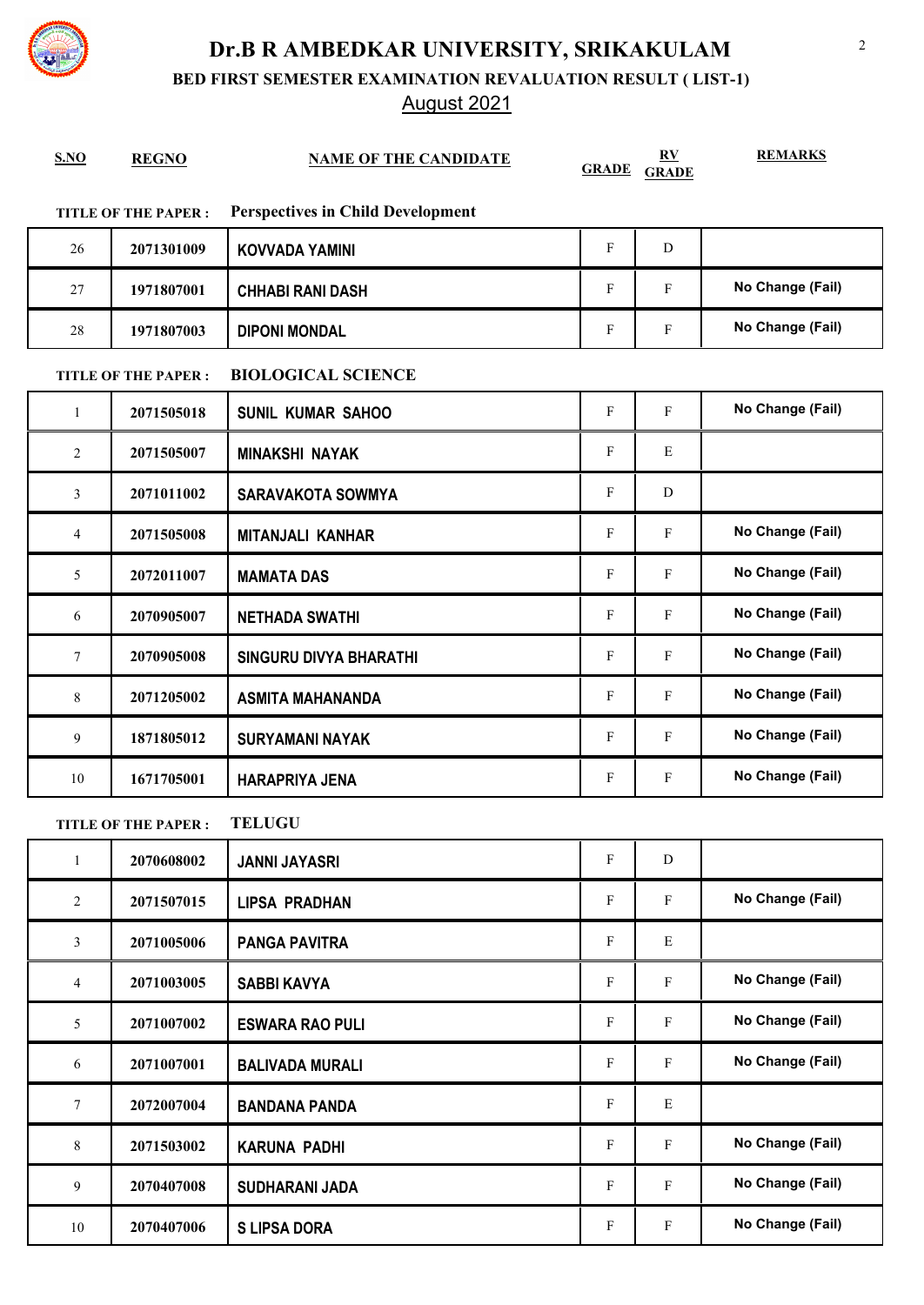

**BED FIRST SEMESTER EXAMINATION REVALUATION RESULT ( LIST-1)**

August 2021

| S.NO                                         | <b>REGNO</b> | <b>NAME OF THE CANDIDATE</b> | <b>GRADE</b>              | $\underline{RV}$<br><b>GRADE</b> | <b>REMARKS</b>   |  |
|----------------------------------------------|--------------|------------------------------|---------------------------|----------------------------------|------------------|--|
| <b>ENGLISH</b><br><b>TITLE OF THE PAPER:</b> |              |                              |                           |                                  |                  |  |
| 11                                           | 2071507022   | RANJITA KUMARI SAHU          | $\mathbf F$               | $\mathbf{F}$                     | No Change (Fail) |  |
| 12                                           | 1871807014   | <b>HARAPADMA SWAIN</b>       | F                         | $\mathbf{F}$                     | No Change (Fail) |  |
| 13                                           | 2071807005   | <b>KANAKAPRAVA BISWAL</b>    | $\boldsymbol{\mathrm{F}}$ | $\mathbf{F}$                     | No Change (Fail) |  |
| 14                                           | 1871807012   | <b>GAYATRI ROUTRAY</b>       | $\boldsymbol{\mathrm{F}}$ | $\mathbf{F}$                     | No Change (Fail) |  |
| 15                                           | 2070207007   | <b>SAVARA SOMAYYA</b>        | $\boldsymbol{\mathrm{F}}$ | D                                |                  |  |
| 16                                           | 1970907011   | <b>SANGEETA SARKAR</b>       | $\mathbf F$               | $\mathbf{F}$                     | No Change (Fail) |  |
| 17                                           | 2071707028   | <b>SASMITA PADHY</b>         | F                         | $\mathbf{F}$                     | No Change (Fail) |  |
| 18                                           | 2071707008   | <b>BIKASH PARIDALA</b>       | $\mathbf{F}$              | $\mathbf{F}$                     | No Change (Fail) |  |
| 19                                           | 2071707030   | <b>SUJATA MAJHI</b>          | $\mathbf F$               | $\mathbf{F}$                     | No Change (Fail) |  |
| 20                                           | 2071707021   | <b>MANORAMA MAHARANA</b>     | $\boldsymbol{\mathrm{F}}$ | E                                |                  |  |
| 21                                           | 1971807017   | <b>SRINIBAS NAYAK</b>        | $\boldsymbol{\mathrm{F}}$ | $\mathbf F$                      | No Change (Fail) |  |
| 22                                           | 2071704001   | <b>AMMAJISAMPATHI RAO</b>    | $\mathbf F$               | $\mathbf F$                      | No Change (Fail) |  |
| 23                                           | 2071703002   | <b>SUSARAPU KATYAYANI</b>    | $\mathbf{F}$              | $\mathbf{F}$                     | No Change (Fail) |  |
| 24                                           | 2071707031   | <b>SULATA BEHERA</b>         | $\mathbf F$               | $\mathbf{F}$                     | No Change (Fail) |  |
| 25                                           | 1970707004   | <b>ISWARI BEHERA</b>         | F                         | D                                |                  |  |
| 26                                           | 2072007001   | <b>ANIL KUMAR NAHAK</b>      | F                         | $\mathbf{F}$                     | No Change (Fail) |  |
| 27                                           | 2072007023   | <b>PRAGNYASHREE PANDA</b>    | $\mathbf F$               | E                                |                  |  |
| 28                                           | 1872005007   | <b>RAMA CHANDRA PRADHAN</b>  | $\mathbf{F}$              | D                                |                  |  |
| 29                                           | 2072007020   | <b>MINAKHI MALLICK</b>       | $\mathbf F$               | $\mathbf F$                      | No Change (Fail) |  |
| 30                                           | 1872007013   | <b>JAYASHREE DEVI</b>        | ${\bf F}$                 | $\mathbf{F}$                     | No Change (Fail) |  |
| 31                                           | 2072005002   | <b>BODALA CHANDINI</b>       | $\mathbf{F}$              | $\mathbf{F}$                     | No Change (Fail) |  |
| 32                                           | 1872007029   | <b>SANTOSH KUMAR BEJA</b>    | $\boldsymbol{\mathrm{F}}$ | D                                |                  |  |
| 33                                           | 1872007036   | <b>SUJITA KUMARI SAHU</b>    | ${\bf F}$                 | $\mathbf{F}$                     | No Change (Fail) |  |
| 34                                           | 2072007014   | <b>JAGADISH PANDA</b>        | F                         | D                                |                  |  |
| 35                                           | 2071903003   | <b>THANNA SUVARNA</b>        | ${\bf F}$                 | $\mathbf F$                      | No Change (Fail) |  |